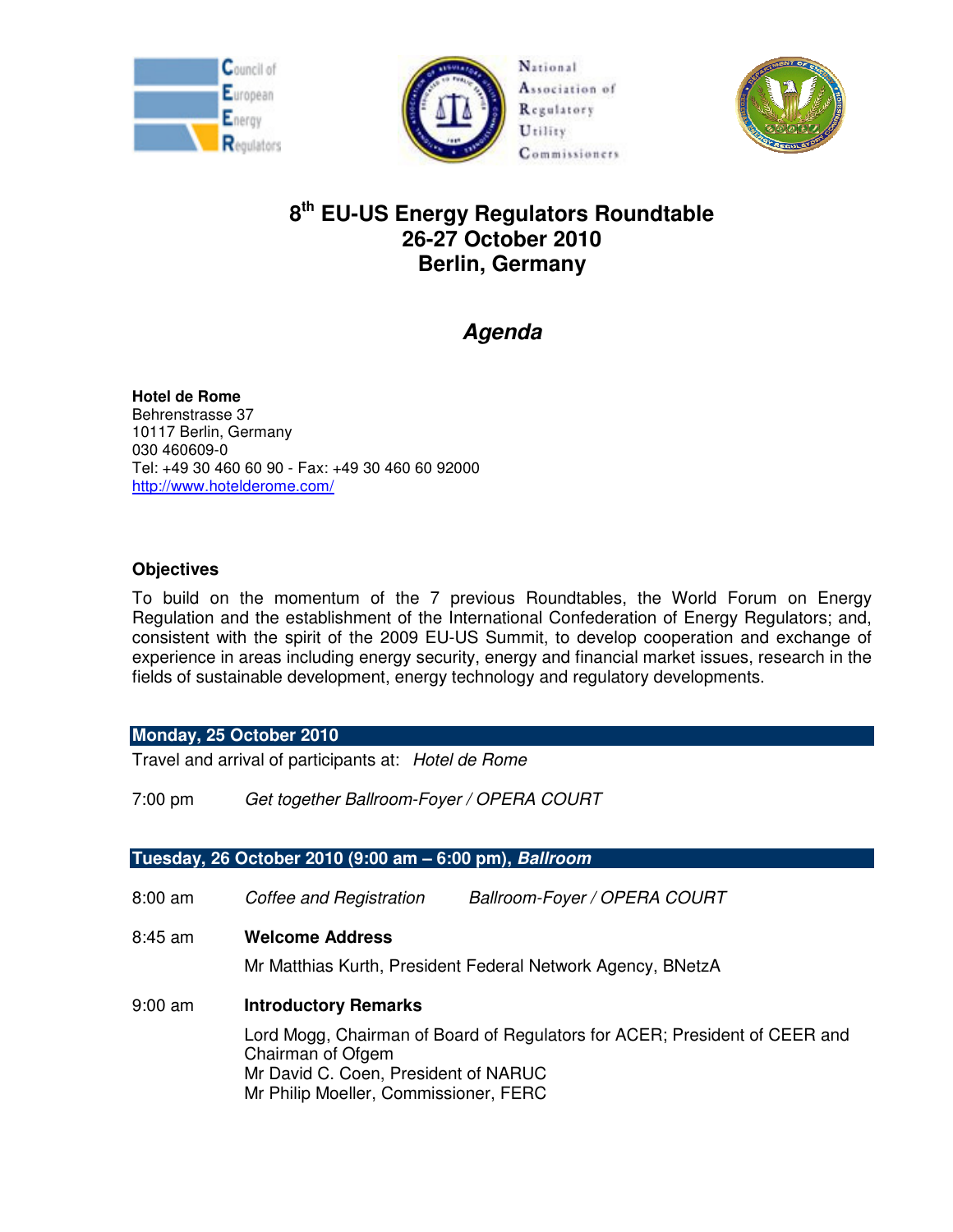## 9:30 am **Session I: Recent Regulatory Developments in the EU and US:**

Based on a short report of key developments, speakers during this first session will provide updates on key regulatory developments in their regions since the last roundtable in November 2008, including, inter alia, new legislation and the status of the US market, a report on the implementation of the  $3<sup>rd</sup>$  Energy Package and the EU regulatory framework and an update on the establishment of the new Agency for Cooperation of European Energy Regulators. Discussion could focus on possible parallels between the US and EU experiences, especially in areas of the role of energy regulators in the new sustainable development policies, regional harmonisation and market integration efforts…

Moderator: Lord Mogg, CEER (Ofgem, UK)

- Speakers: Mr Philip Moeller, FERC Mr José Braz, CEER (ERSE, Portugal) Mr Tony Clark, NARUC (North Dakota PSC)
- 11:00 am Coffee break Ballroom-Foyer / OPERA COURT

#### 11:30 am **Session II: Cross-Border Transmission Planning**

- Description: This session discusses of U.S. regional transmission coordination efforts, including the Eastern Interconnection States' Planning Council (EISPC), which consists of the 39 States and the District of Columbia that are located either entirely or partially within the Eastern Interconnection…
- Moderator: Mr Tony Clark, NARUC (North Dakota PSC)
- Speakers: Mrs Asta Sihvonen-Punkka, CEER (EMV, Finland) Ms Lauren Azar, NARUC (Wisconsin PSC)
- 12:45 pm Lunch buffet in Ballroom-Foyer /OPERA COURT

## 2:15 pm **Session III: Energy Efficiency**

- Description: This session will focus on smart grids and meters, US experience with 'decoupling', investment stimulation in more efficient low-carbon networks, integration of renewables, the report on current regulatory practices for the promotion of energy efficiency delivered to the G8 Summit meeting in June 2010…
- Moderator: Mr Garry Brown, NARUC (New York PSC)
- Speakers: Mrs Asta Sihvonen-Punkka, CEER (EMV, Finland), Mrs Patricia de Suzzoni (CRE, France) Mr David C. Coen, NARUC (Vermont PSB)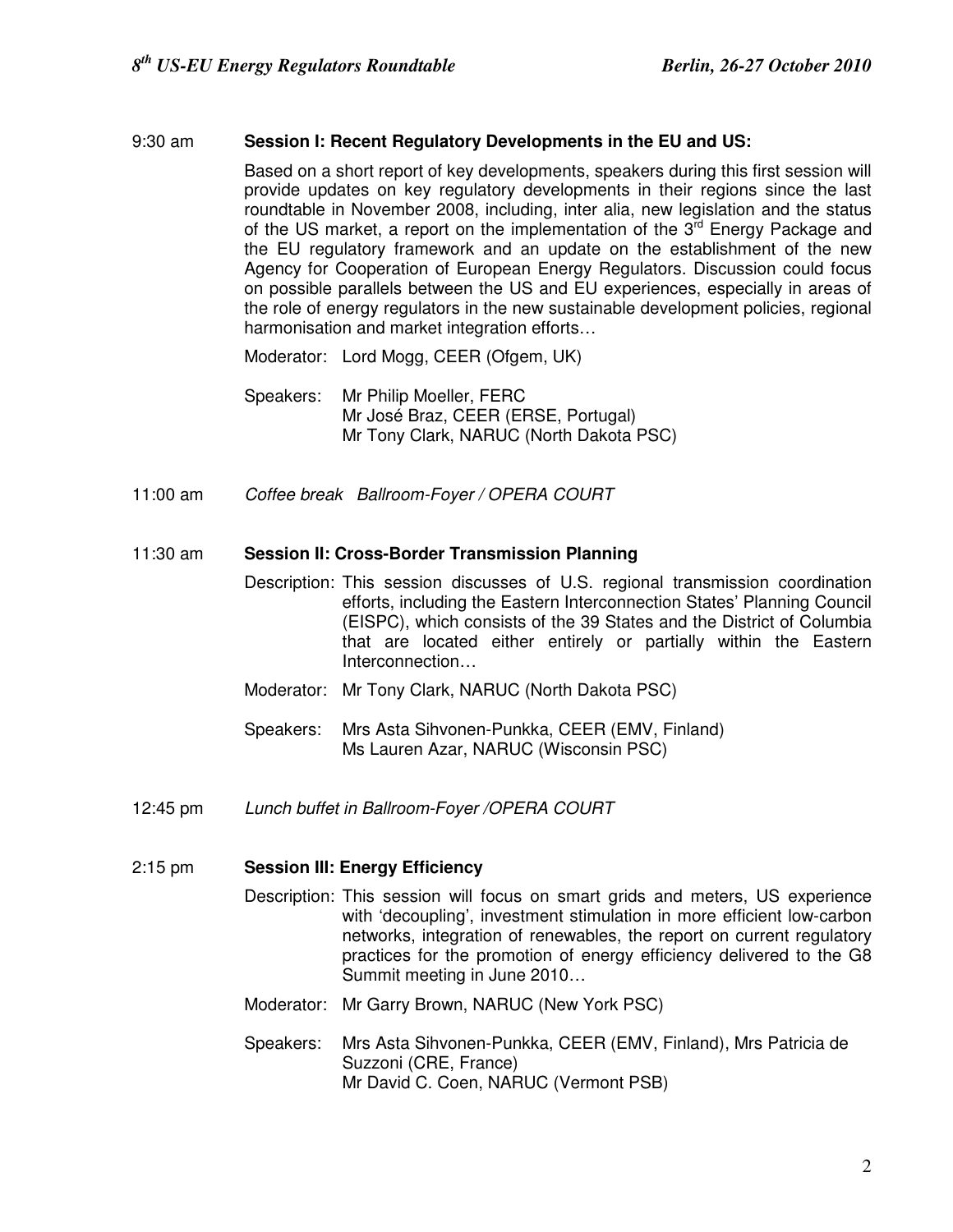3:30 pm Coffee break Ballroom-Foyer / OPERA COURT

#### 3:45 pm **Session IV: Transparency**

- Description: This session will focus on the following issue: Energy versus financial market regulation: conflicts of interest (European proposals related to market oversight, monitoring and abuse, effective enforcement and energy trading) and the US experience with market monitoring and price mitigation, energy financial market regulation…
- Moderator: Mr Phillip Moeller, FERC
- Speakers: Mr Johannes Kindler, CEER (BNetzA, Germany) Mr Garry Brown, NARUC (New York PSC)
- 5:00 pm Session Concludes

#### **Reception and Dinner hosted by Bundesnetzagentur**

| $7:30 \text{ pm}$ | <b>Reception / Aperitif</b> | Roof terrace |
|-------------------|-----------------------------|--------------|
| $8:30 \text{ pm}$ | Dinner                      | Ballroom     |

#### **Wednesday, 27 October 2010 (9:00 am – 2:00 pm), Ballroom**

9:00 am **Session V: Security of Supply** 

- Description: This session will focus on infrastructure investment challenges, including LNG and storage…
- Moderator: Mr Alessandro Ortis, CEER (AEEG, Italy)
- Speakers: Mr Walter Boltz, CEER (E-Control, Austria) Mr Mike McGehee, Director of Division of Pipeline Certificates, Office of Energy Projects, FERC
- 10:30 am Coffee break Ballroom-Foyer / OPERA COURT

#### 10:45 am **Session VI: Structural changes in the market**

- Description: This session will focus on unbundling (ISO/RTO Models) and the challenges to achieve non-discrimination, market concentration, energy services companies, new entrants…
- Moderator: Mr Walter Boltz, CEER (E-Control, Austria)
- Speakers: Mr Philip Moeller, FERC Mr Jaap De Keijzer, CEER (Energiekamer, the Netherlands)